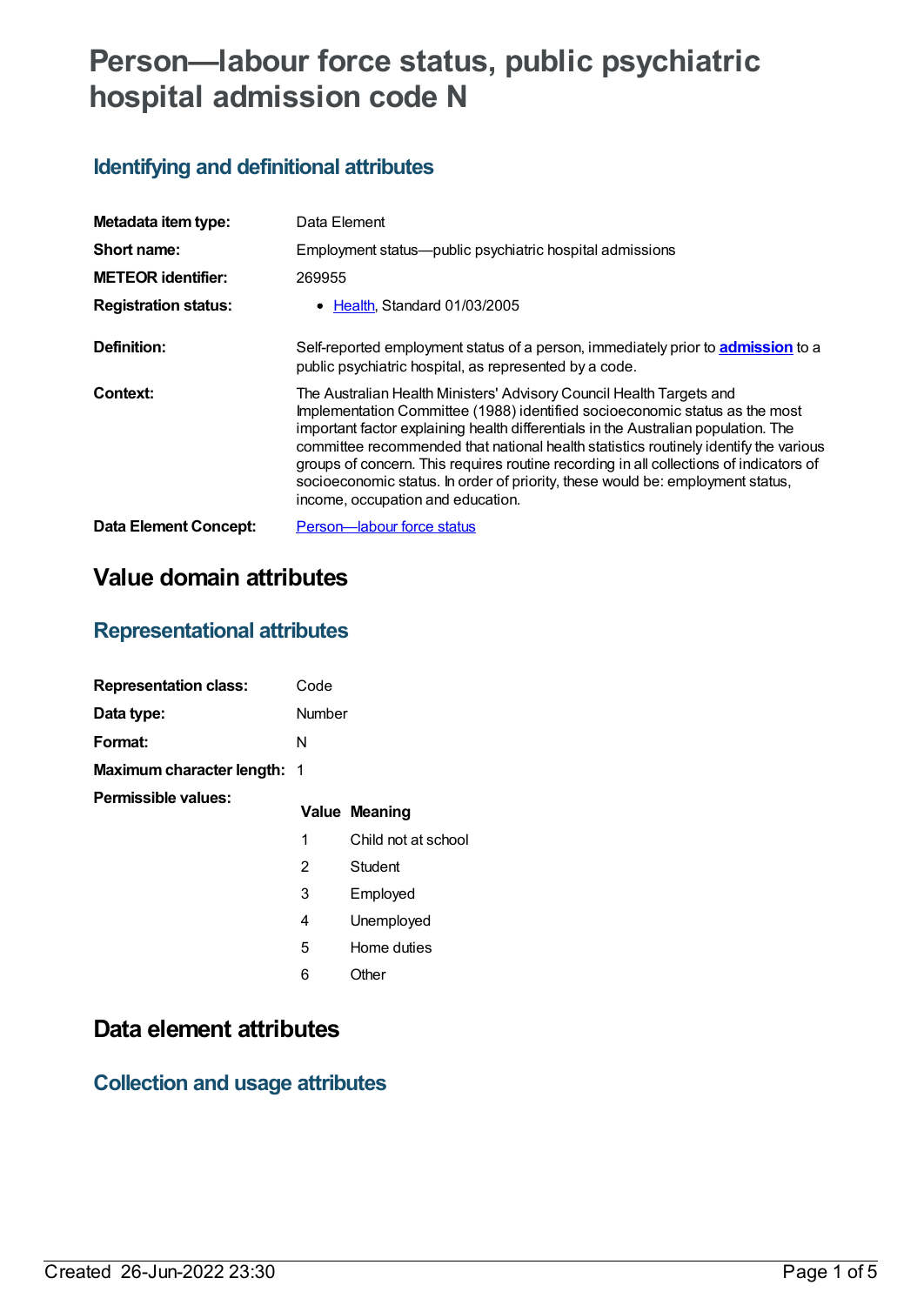**Collection methods:** In practice, this data item and current or last occupation could probably be collected with a single question, as is done in Western Australia:

Occupation?

For example:

- housewife or home duties
- pensioner miner
- tree feller
- retired electrician
- unemployed trades assistant
- $\bullet$  child
- student
- accountant

However, for national reporting purposes it is preferable to distinguish these two data items logically.

#### **Source and reference attributes**

**Submitting organisation:** National minimum data set working parties

#### **Relational attributes**

| Related metadata<br>references:                             | Supersedes EEmployment status - public psychiatric hospital admissions, version<br>2, DE, NHDD, NHIMG, Superseded 01/03/2005.pdf (15.6 KB) No registration<br>status |
|-------------------------------------------------------------|----------------------------------------------------------------------------------------------------------------------------------------------------------------------|
| <b>Implementation in Data Set</b><br><b>Specifications:</b> | Admitted patient care NMDS 2016-17 Health, Superseded 05/10/2016                                                                                                     |
|                                                             | Implementation start date: 01/07/2016                                                                                                                                |
|                                                             | Implementation end date: 30/06/2017                                                                                                                                  |
|                                                             | <b>Conditional obligation:</b>                                                                                                                                       |
|                                                             | Only supplied for specialised mental health care patients.                                                                                                           |
|                                                             |                                                                                                                                                                      |
|                                                             | Admitted patient care NMDS 2017-18Health, Superseded 25/01/2018                                                                                                      |
|                                                             | Implementation start date: 01/07/2017                                                                                                                                |
|                                                             | Implementation end date: 30/06/2018                                                                                                                                  |
|                                                             | <b>Conditional obligation:</b>                                                                                                                                       |

Only supplied for specialised mental health care patients.

[Admitted](https://meteor.aihw.gov.au/content/676382) patient care NMDS 2018-19ACT Health [\(retired\)](https://meteor.aihw.gov.au/RegistrationAuthority/9), Candidate 09/08/2018 [Health](https://meteor.aihw.gov.au/RegistrationAuthority/12), Superseded 12/12/2018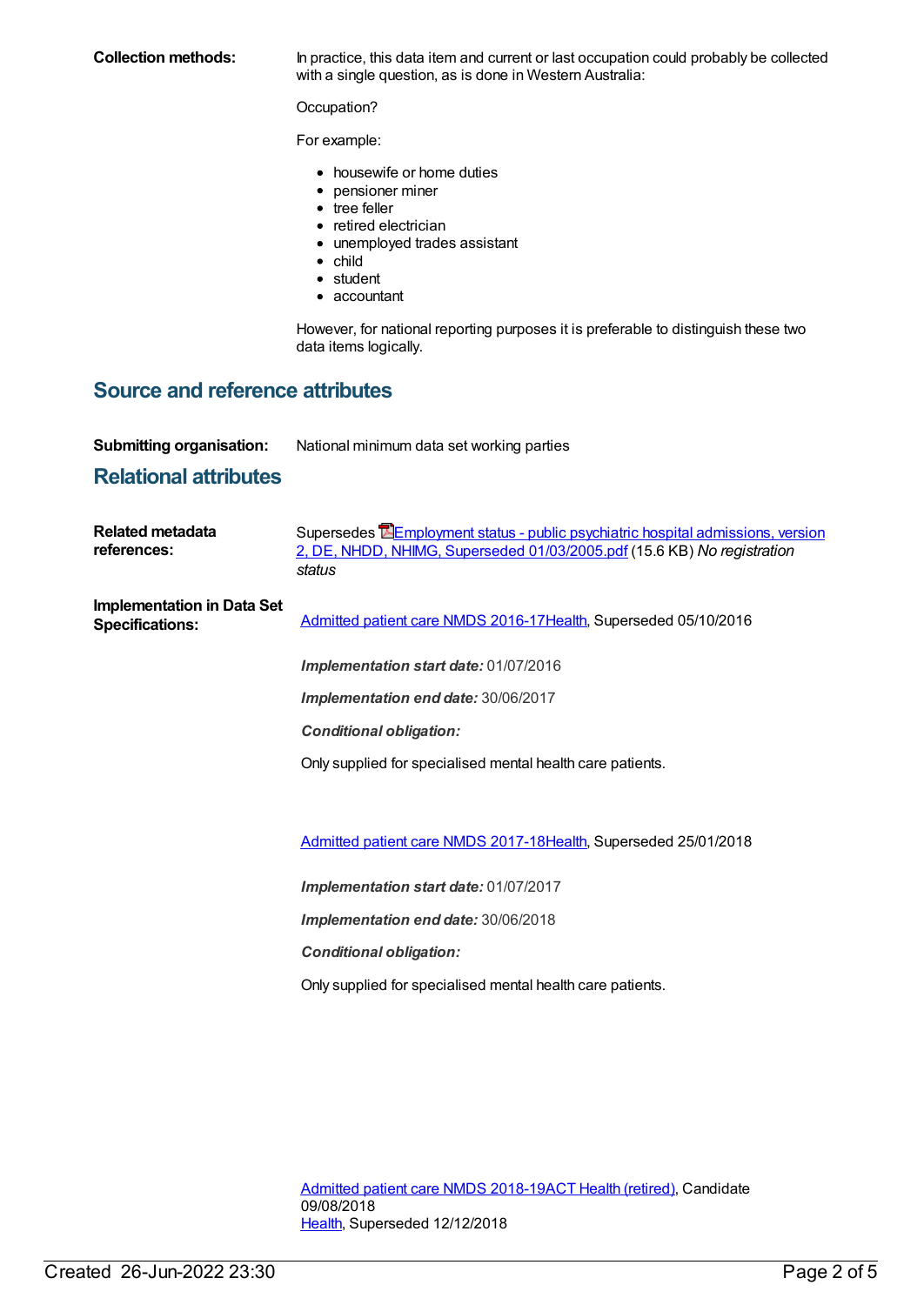*Implementation start date:* 01/07/2018 *Implementation end date:* 30/06/2019 *Conditional obligation:* Only supplied for specialised mental health care patients.

[Admitted](https://meteor.aihw.gov.au/content/699728) patient care NMDS 2019-20[Health](https://meteor.aihw.gov.au/RegistrationAuthority/12), Superseded 18/12/2019

*Implementation start date:* 01/07/2019 *Implementation end date:* 30/06/2020 *Conditional obligation:* Only supplied for specialised mental health care patients.

[Admitted](https://meteor.aihw.gov.au/content/713850) patient care NMDS 2020–2[1Health](https://meteor.aihw.gov.au/RegistrationAuthority/12), Superseded 05/02/2021

*Implementation start date:* 01/07/2020 *Implementation end date:* 30/06/2021 *Conditional obligation:* Only supplied for specialised mental health care patients.

[Admitted](https://meteor.aihw.gov.au/content/728439) patient care NMDS 2021–2[2Health](https://meteor.aihw.gov.au/RegistrationAuthority/12), Superseded 20/10/2021

*Implementation start date:* 01/07/2021 *Implementation end date:* 30/06/2022 *Conditional obligation:* Only supplied for specialised mental health care patients.

[Admitted](https://meteor.aihw.gov.au/content/742173) patient care NMDS 2022–2[3Health](https://meteor.aihw.gov.au/RegistrationAuthority/12), Standard 20/10/2021

*Implementation start date:* 01/07/2022

*Implementation end date:* 30/06/2023

*Conditional obligation:*

Only required to be reported for episodes of admitted patient care with **Hospital** [service—care](file:///content/711010) type, code N[N] recorded as: Code 11: Mental health care.

[Admitted](https://meteor.aihw.gov.au/content/334031) patient mental health care NMD[SHealth](https://meteor.aihw.gov.au/RegistrationAuthority/12), Superseded 23/10/2006

*Implementation start date:* 01/07/2006

*Implementation end date:* 30/06/2007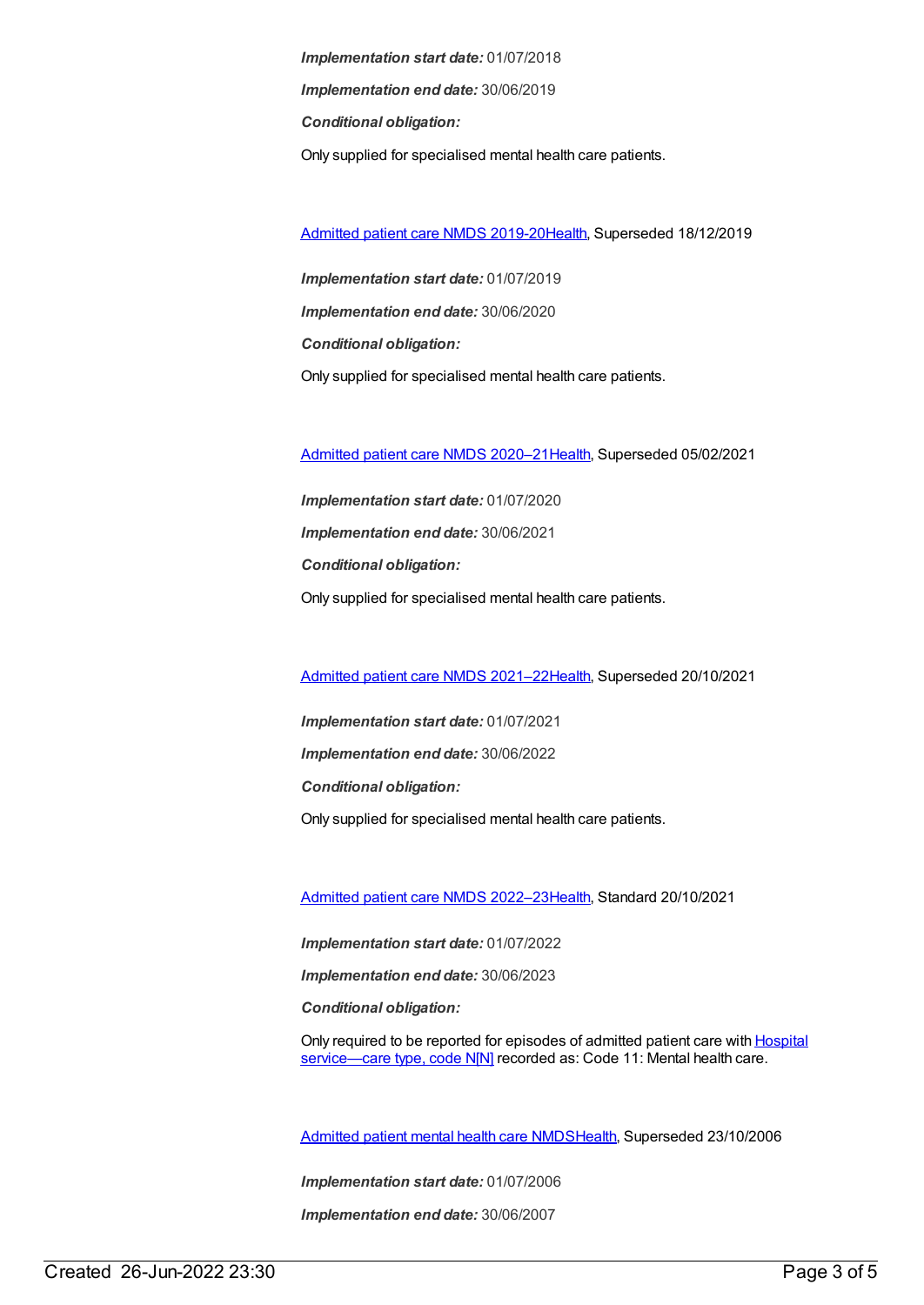[Admitted](https://meteor.aihw.gov.au/content/273048) patient mental health care NMD[SHealth](https://meteor.aihw.gov.au/RegistrationAuthority/12), Superseded 07/12/2005

*Implementation start date:* 01/07/2005

*Implementation end date:* 30/06/2006

[Admitted](https://meteor.aihw.gov.au/content/345110) patient mental health care NMDS 2007-08[Health](https://meteor.aihw.gov.au/RegistrationAuthority/12), Superseded 05/02/2008

*Implementation start date:* 01/07/2007

*Implementation end date:* 30/06/2008

[Admitted](https://meteor.aihw.gov.au/content/362305) patient mental health care NMDS 2008-09[Health](https://meteor.aihw.gov.au/RegistrationAuthority/12), Superseded 04/02/2009

*Implementation start date:* 01/07/2008

*Implementation end date:* 30/06/2009

[Admitted](https://meteor.aihw.gov.au/content/374207) patient mental health care NMDS 2009-10[Health](https://meteor.aihw.gov.au/RegistrationAuthority/12), Superseded 05/01/2010

*Implementation start date:* 01/07/2009

*Implementation end date:* 30/06/2010

[Admitted](https://meteor.aihw.gov.au/content/386799) patient mental health care NMDS 2010-11[Health](https://meteor.aihw.gov.au/RegistrationAuthority/12), Superseded 18/01/2011

*Implementation start date:* 01/07/2010

*Implementation end date:* 30/06/2011

[Admitted](https://meteor.aihw.gov.au/content/426872) patient mental health care NMDS 2011-12[Health](https://meteor.aihw.gov.au/RegistrationAuthority/12), Superseded 07/12/2011

*Implementation start date:* 01/07/2011

*Implementation end date:* 30/06/2012